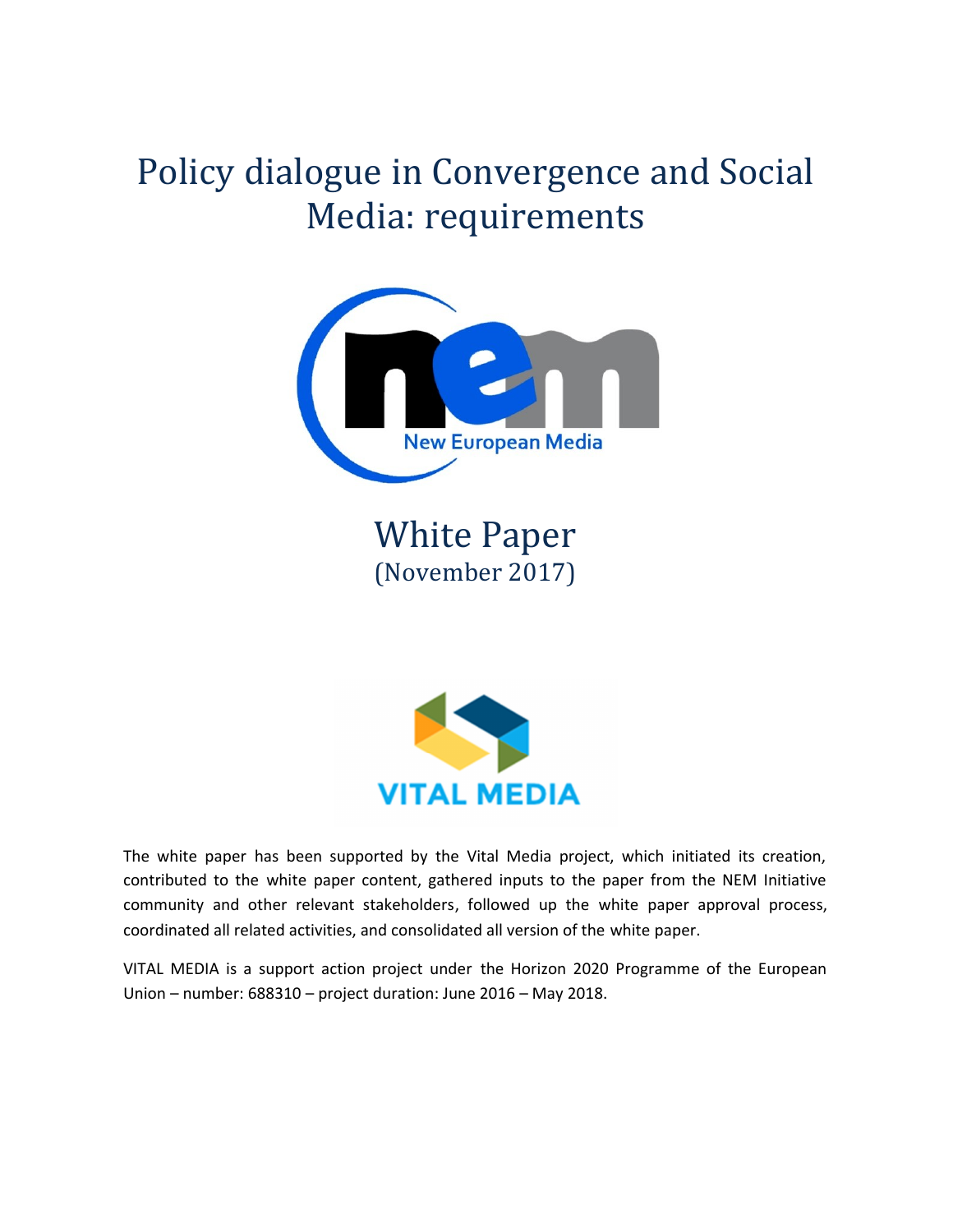

## **Index**

**Editorial Group:** Vital Media Project

#### **Policy working group:**

Giuseppa Caruso, Silvia Boi (Engineering-Ingegneria Informatica), Jovanka Adzic (Telecom Italia), David Jiménez (Universidad Politecnica De Madrid), Pierre-Yves Danet (ORANGE), Halid Hrasnica (Eurescom), Pilar Orero (UAB), Judy Parnall (BBC).

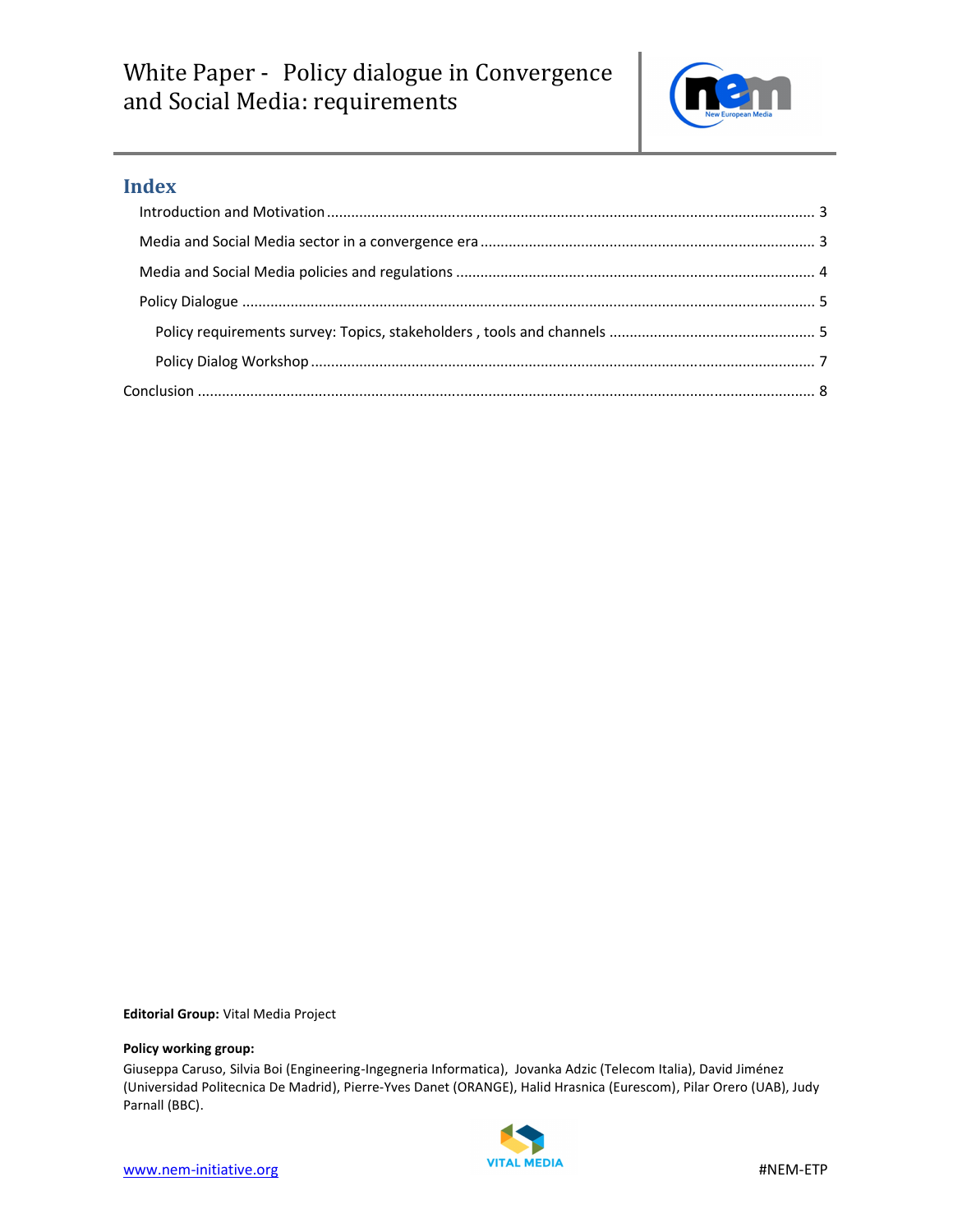

## **Introduction and Motivation**

In an increasingly complex context of convergence and social media, where continuous innovation changes are taking place due to the entry of new players into the market and the need for traditional stakeholders to transform themselves, the policies and regulations governing this sector need to be discussed and reviewed on the basis of changing needs. In this perspective, the cooperation of all the stakeholders involved to exchange ideas, current and new needs deriving from these changes becomes fundamental to build in a balanced way an appropriate policy framework that can support the future economic and technological development of the convergence and social media sector.

Currently, the technological world and the one dealing with the definition of policies and regulations are often very separate, risking not being aligned in supporting economic development of the European Union. The dialogue between those worlds becomes very relevant in order to identify the best approach to address policies and regulations following technology developments. This white paper aims at reporting on:

- why we need this dialogue considering the current situation in the Media and Social Media sector and their policies and regulations;
- what are the main expectations for the "Policy dialogue" by part of the NEM community according the results of Policy Requirements Survey - and consequently
- what are the main requirements in order to foster an open and broader dialogue on convergence and social media policy issues and consolidate it during the Vital Media lifetime with the main scope of delivering policy recommendations, as result of the policy dialogue conducted over the project lifetime with a broad range of stakeholders.

### **Media and Social Media sector in a convergence era**

In recent years, the media sector, in particular the audio-visual one, has undergone a profound transformation process, as a result of the strong growth in video content and online entertainment, posing increasingly complex challenges to policy makers, competition and industry authorities. The Media sector plays a key economic, social and cultural role in Europe. Europe boasts a strong media industry, which creates growth and jobs and represents European life, languages, history, culture and values around the world.

Those deeply changes in the media sector are due to the impact of the Information and communication technologies (ICTs) which are revolutionizing the creation, development and distribution of content today. The introduction of new technologies has produced a "disruptive" effect on the traditional media industries. Innovation has become the most important growth driver and has led to the emergence of new operators and business models.

The media landscape is undergoing a transformation, characterized by a steady increase of convergence of media services, with a visible move towards intertwining traditional broadcast and the internet. Audiovisual media content has arrived on non-TV screens and internet content is arriving on the traditional TV screen.

In addition, the growing variety and availability of devices has led to a radical change also in consumer habits, expanding the options and methods of use no longer linked only to traditional devices (i.e, radio, tv).

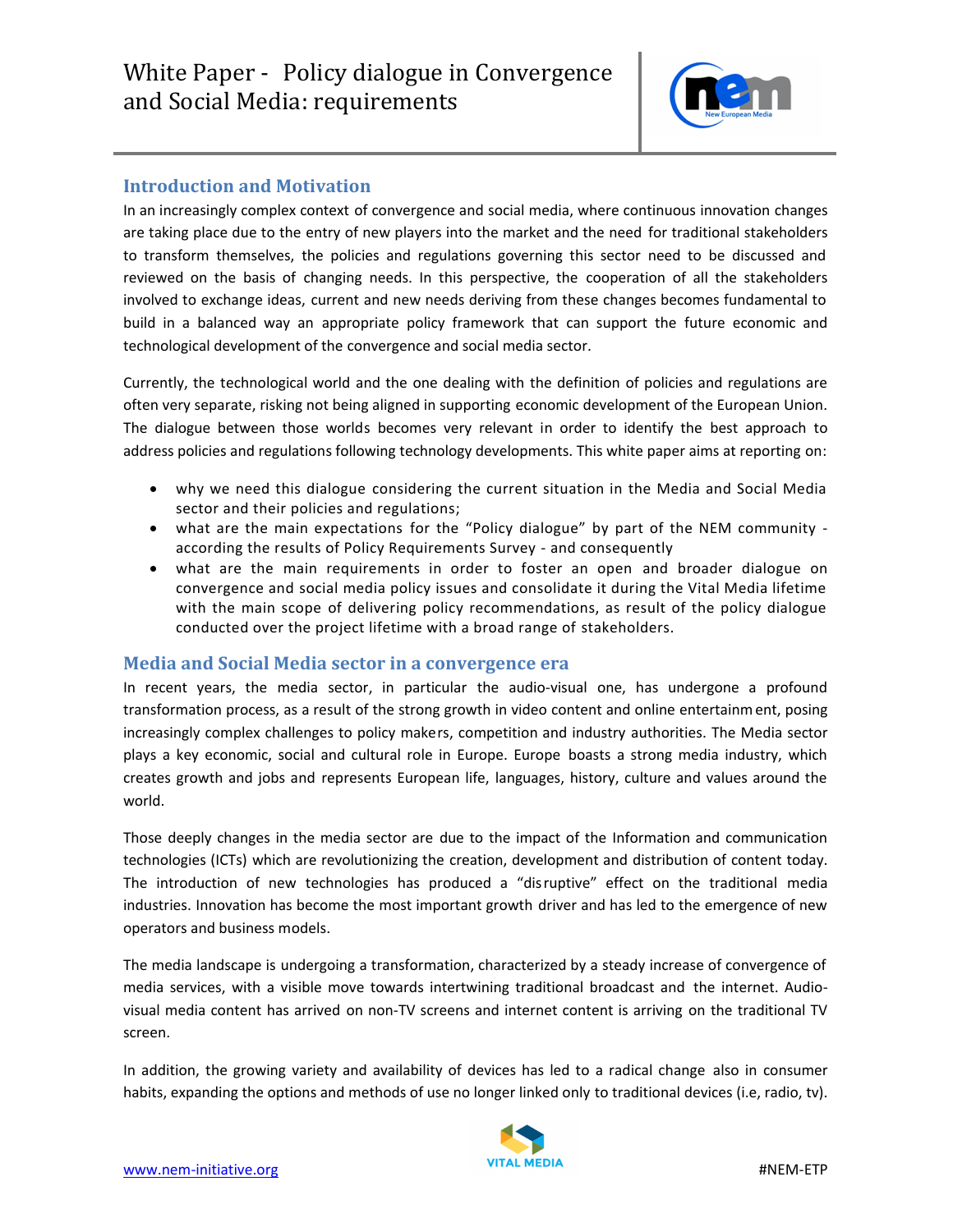

This phenomenon empowers European citizens (including young people) to be able to access seamless and interactive experiences, letting them access any content while being agnostic as to the device or geographic locations from which they interact, but not to the language of communication. Consequently, the proliferation of connected devices and the wide availability of faster broadband connections are affecting existing business models, consumer habits, creating new challenges, and opportunities for the creative industries. The growth of the language industry close to the media industry is a reality in Europe.

In this landscape, TV remains the foremost source of information and entertainment in the EU , but the audio-visual sector directly engages millions of people with other types of media, specifically available through internet, that are spreading more and more in the market. In Europe, there has been an increase in competition in the distribution of video content - an area controlled by traditional television operators - as a result of the following factors: the entry of new global players, starting with Neflix; consolidation, through mergers and acquisitions, by the major telecommunications operators, which allowed the development of the "quadruple play" offer, integrating voice, data with fixed and mobile Internet access and video; direct access by new players to exclusive "sports premium content", starting with football (national league and Champions League) capable of increasing demand for data and traffic on networks.

Therefore, the impact of the Internet and new technologies on the media and content world is enormous: new business models, new players and new challenges await antitrust and regulatory authorities. The process must find ideas and knowledge from both the "new" and the "old" economy. At the same time, whilst maintaining the focus on the consumer rather than on protecting certain competitors, it allows the benefits of the Internet and new technologies to extend across the economy.

The media and communication sector is therefore increasingly becoming a digital ecosystem, characterised by the group of subjects that produce, consume and exchange information within the area bounded by digital technologies.

Sectors previously distinct, such as content and media, telecommunications, information technologies, are now converging, creating a new industrial ecosystem that requires different types of companies with different corporate cultures to compete and collaborate.

## **Media and Social Media policies and regulations**

The increase of convergence between traditional information and/or cultural sources and the internet has rapidly changed people's habits. This new model allows citizens to interact not only with other individuals but also with all kind of content providers. The possibilities are huge so are the challenges. The Media sector, which plays a key economic, social and cultural role in Europe, is itself facing great and important transformations.

For that reason, one of the most relevant points on the political agenda of the European Commission (EC) is the Digital Single Market (DSM) strategy. It aims to open digital opportunities for people and business, and enhance Europe's position as a world leader in the digital economy. Within the DSM framework some regulations of the Media sector are translated into policies and regulations. Specifically, in response to these transformation and challenges, the EC is:

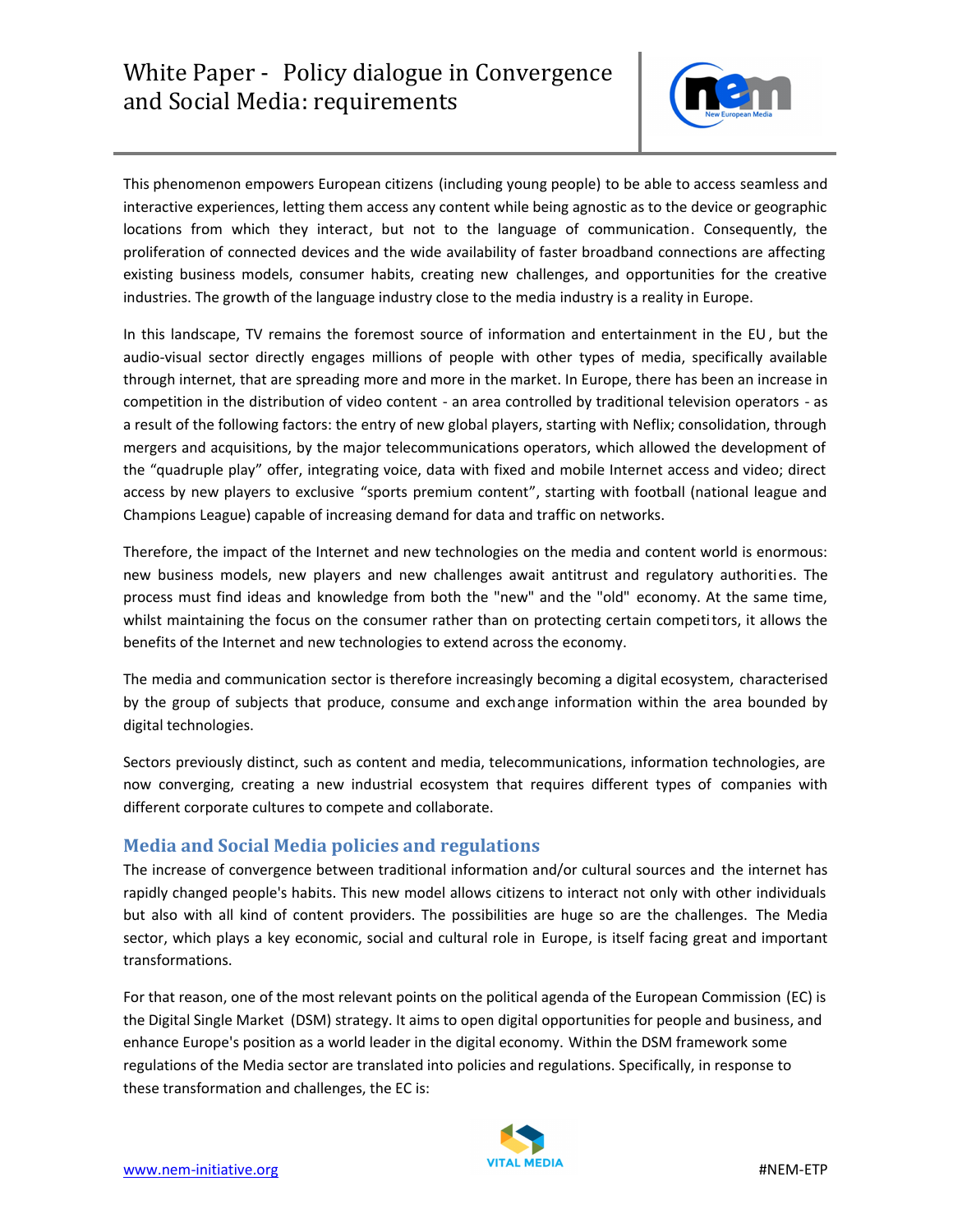

- supporting **media policies** in today's digital landscape through:
	- o common approaches for the audio-visual sector and new media sector
	- o the creation of a true Digital Single Market of Content
	- o the promotion of media freedom and pluralism
- digitising Europe's **cultural heritage**, making the collections held by Europe's libraries; archives, museums and audio-visual archives available to everyone;
- promoting **open data** and, in particular, re-use of public sector information (open government data);
- ensuring that the right regulatory framework in terms of **copyright** is in place for all to fully benefit from the great opportunities offered by a truly connected digital single market.
- Promoting language diversity and multilingualism through ICT EU language industry
- Mainstreaming media accessibility to work towards an inclusive Europe

In that context, it is important to mention: the regulation on **Audio-visual Media Services** ( 2010/13/EU (AVMS directive) and its proposed modification with the "COM(2016) 287; the regulations on **Copyrights**  (1996/9/CE; 2001/29/CE; 2006/115/CE; 2009/24/CE; 2012/28/EU and 2014/26/EU) and new directive proposal COM (2016) 593 **on copyright in the Digital Single Market;** The directives 2006/123/CE and 2000/31/CE on **cross-border portability of online content services** and the new proposal COM (2015) 627; the directive 2000/31/CE on **E-commerce & geoblocking** and the new proposal COM (2016) 320, and the new **European Accessibility Act**.

In addition, in terms of regulatory methodology, the traditional command and control paradigm is gradually being replaced by forms of co-regulation and self-regulation from below, more flexible, dynamic, complete and articulated, which redistributes regulatory responsibilities and promote consumer welfare more effectively.

## **Policy Dialogue**

In this context, fostering dialogue among all the relevant stakeholder becomes of paramount importance in order to address the impact of future technology developments and necessary policies and regulations in media domain. For this reason, the Vital Media project is committed: to support and encourage this dialogue in order to identify the best way to do it; to specifically identify the most relevant topics, the stakeholders to be involved and the most appropriate tools and communication channels to support this dialogue. To this end a survey was launched in the NEM communities.

### **Policy requirements survey: Topics, stakeholders, tools and channels**

In order to collect the opinions from media and creative communities about Media Convergence and Media Policy, a focused survey was launched inside the NEM community and in other relevant communities.

The main objectives of that survey were to identify:

- a) the relevant topics and related priorities to be addressed in a dialogue;
- b) the main stakeholders to be involved in the dialogue;
- c) preferred tools and channels to be used to foster the dialogue among the stakeholders involved.

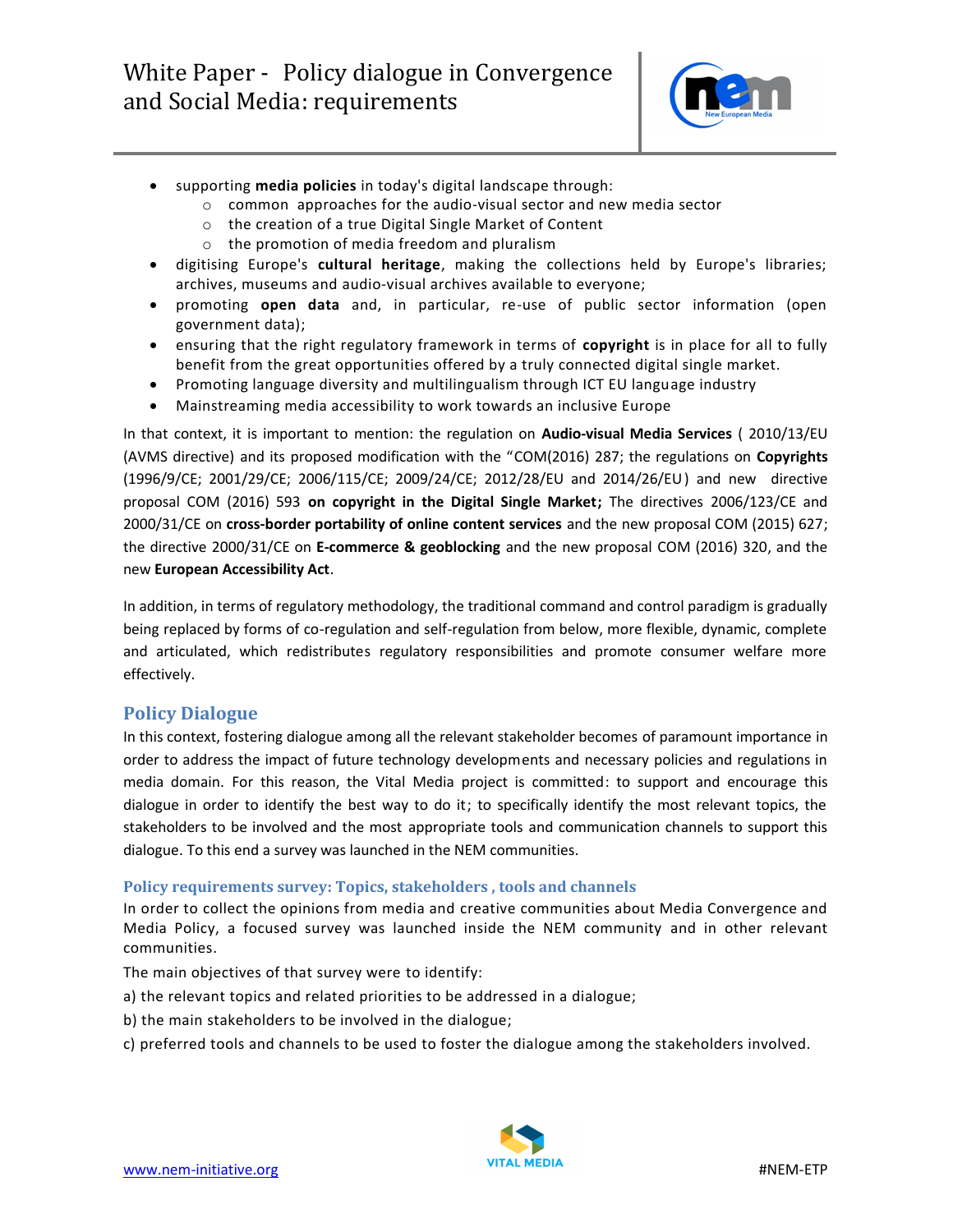

After a first media and policy context analysis a set of topics were identified as the most relevant to be proposed in the survey for a further analysis by the involved communities. The survey questionnaire suggested ten main policy topics:

- 1. Customer Protection Policy: new decisions and impact on Media domain;
- 2. Digital Single Market (DSM) strategy for Europe vs Media domain: policy impact and future expectations;
- 3. Data protection and privacy issues for Media sector: policy impact and future expectations;
- 4. Copyright rules vs impact on media sector: current status and next developments;
- 5. Revision of the Audio-Visual Media Services Directive (AVMSD) in order to address digital single market needs, new way of consumption and technological changes;
- 6. Relevance of self-regulation and co-regulation for media domain regulation;
- 7. Relevance of independent and trusted audience measurement for media domain;
- 8. Standardisation and interoperability policies: current status and next developments;
- 9. Relevance of policy framework for support of research and innovation in the media sector;
- 10. Current activities of "Media Policy directorate I"

Participants were asked to express the relevance of the topic on a scale from 0 to 5, where 5 was considered "very important" and 0 not relevant. In addition, participants could list any issues, challenges, guidelines, requirements, barriers that they considered important to be taken into account on the discussed topic.

According to the survey results, the topics in order of importance were the following:

- 1. Data protection and privacy issues for Media sector: policy impact and future expectations (with 67% of answers on "5" and 17% on "4");
- 2. Digital Single Market (DSM) strategy for Europe vs Media domain: policy impact and future expectations (with 67% of answers on "5" and 6% on "4");
- 3. Customer Protection Policy: new decisions and impact on Media domain (with 59% of answers on "5" and 18% on "4");
- 4. Relevance of policy framework for support of research and innovation in the media sector (with 53% of answers on "5" and 35% on "4");
- 5. Copyright rules vs impact on media sector: current status and next developments (with 47% of answers on "5" and 24% on "4");
- 6. Standardisation and interoperability policies: current status and next developments (with 35% of answers on "5" and 47% on "4");
- 7. Revision of the Audio-visual Media Services Directive (AVMSD) in order to address digital single market needs, new way of consumption and technological changes (with 35% of answers on "5" and 12% on "4");
- 8. Relevance of independent and trusted audience measurement for media domain (with 33% of answers on "5" and 17% on "4");
- 9. Current activities of "Media Policy directorate I" (with 19% of answers on "5" and 19% on  $''4'$ );
- 10. Relevance of self-regulation and co-regulation for media domain regulation (with 18% of answers on "5" and 29% on "4");

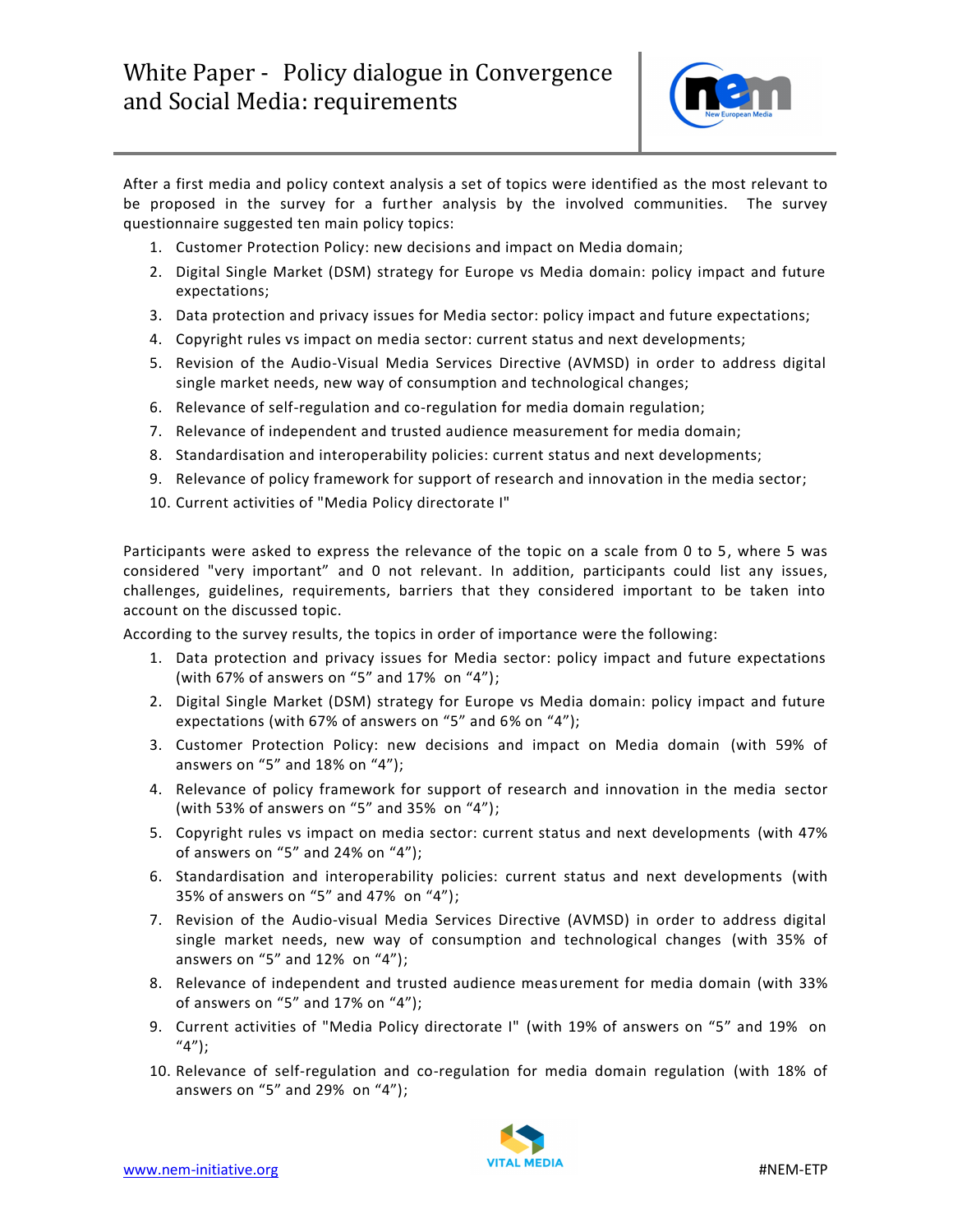

It is important to highlight that the differences in terms of preference among the proposed topics are minimal. The customer protection seems to be one of the most relevant topics strictly related to the policy on data protection and privacy issues. In addition, the participants, apart from the suggested topics, recommended the following others to be taken in account:

- Media and information literacy
- Accessibility of audio-visual content
- Media (news and information) plurality and diversity
- Media trust and verification.

The second part of the survey aimed to identify the more relevant stakeholders needed to be involved, in order to discuss the main topics emerged from the previews part. A list of potential relevant stakeholders was provided in order to obtain the opinion of the survey participants. Specifically, the proposed most relevant stakeholders were: European Institution (eg.:DG and Directorates,... ), Lawyers (expert in media regulation), Media Policy Experts, European Authorities (eg.: EPRA, ERGA,...), Media Companies, Media Associations and interest groups (e.g.: EBU), National Authorities, Universities and Research Centres expert on media technologies, Universities and Research Centres expert on media policy and regulation, Consumer Associations. In addition, participants could provide further comments and suggestions and indicate relevant events where policy makers should be involved. The follow options were suggested: NEM Summit, NEM General Assembly, Dedicated NEM workshop with EC directorates and Vital Media Event.

From the survey results it emerged that the involvement of almost all of the suggested stakeholders is relevant, but Media companies, Media Associations and interest groups, Media Policy Experts, Consumer Associations and European Institution are judged to be very relevant while the others are a little less important. Moreover, It was suggested to take in account also, "Standards bodies (e.g.:HbbTV Forum, MPEG): which shape the future technologies and the scope that they will have in the implementation of features (privacy, accessibility) that are desirable from a policy perspective as well as Technology providers. The importance of assuring the involvement of the whole spectrum of media companies - not just large established commercial ones – including arts and culture organisations, hyperlocal publishers, content and tech start-ups and SMEs was highlighted. With regards to suggestion as to which is the most suitable event to involve policy makers, the most popular answer was the NEM events with a dedicated workshop with EC directorates.

The last part of the survey aimed to identify the more appropriate and preferred tools and communication channels to improve the policy dialogue. In this case the following options were suggested: Face to face meeting (eg.:workshops, focus groups,ect) at the European Level, Face to face meeting at national levels, Social media groups (eg.: Linkedin, ect), Webinar, Dedicated on-line platform, with relevant policy information and news and focused discussions. According to the received answers, the dedicated on-line platform and webinar are considered appropriate but the participants find face to face meeting in particular at the European but also at a national level to be more appropriate and profitable.

### **Policy Dialogue Workshop**

In terms of dedicated events so far arranged at the European level, a specific workshop on Policy was organised and held during the 23<sup>rd</sup> NEM General Assembly. The main scope of this workshop was to bring together at the same table media stakeholders and policy makers in order to improve